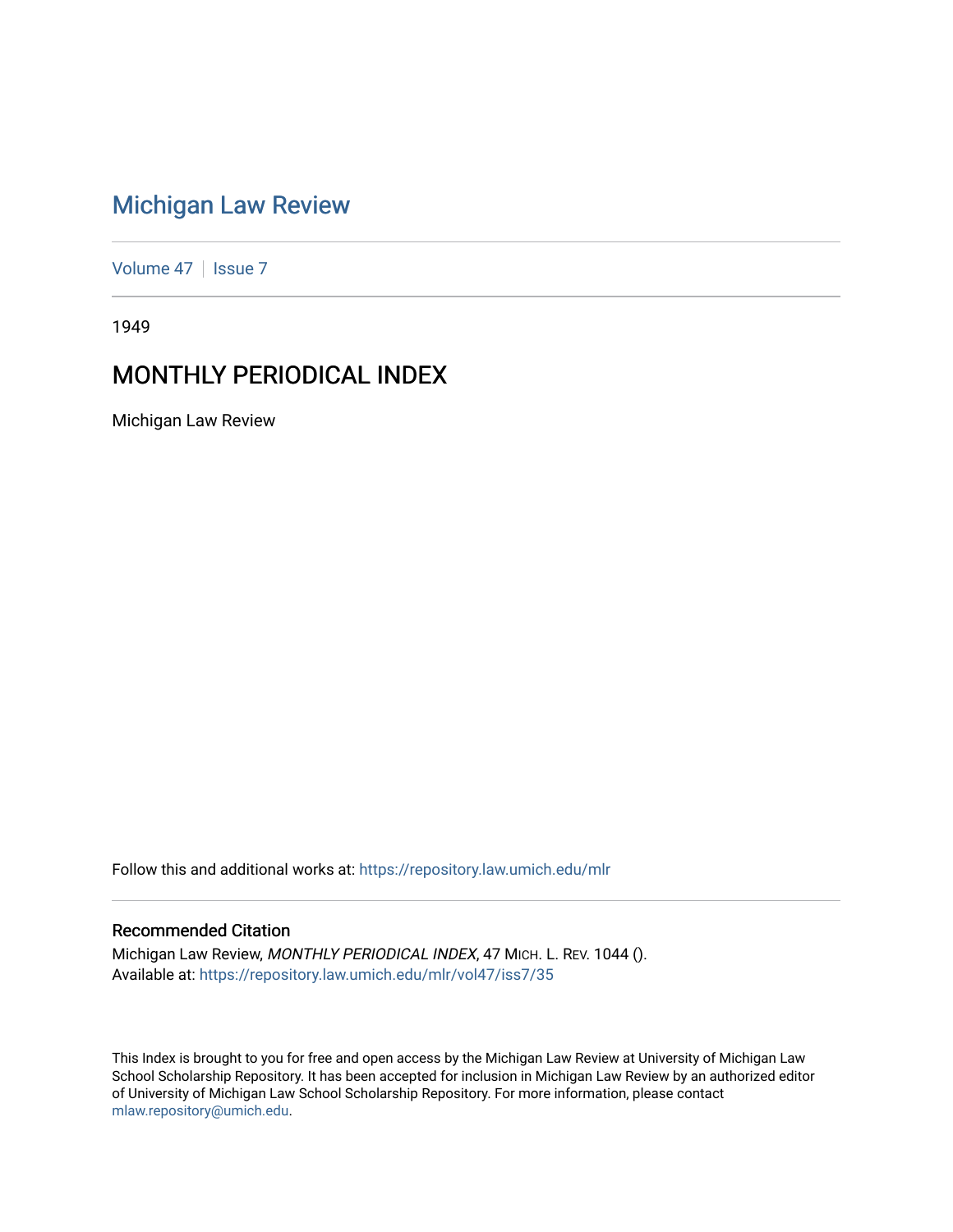## MONTHLY PERIODICAL INDEX '

This department lists the *articles* and *comments* which appear in leading law reviews. The index embraces material published since the last issue of this REVIEW.

Limitation of space makes necessary the inclusion of only the longer and more important items: articles and comments. Accordingly, decision notes (except those over five pages in length), book reviews and biographical articles are excluded.

(a) indicates a leading article. Where the title of the article or comment is not selfexplanatory, an indication of its scope is added in brackets.

## **ADMINISTRATIVE LAW**

Official notice. (a) Kenneth Culp Davis. 62 Harv. L. Rev. 537-587 (Feb.)

Subdelegation of the subpoena power by federal administrative officers. 27 Tex. L. Rev. 537-545. (April).

Use of the stay on appeals from the Federal Communications Commission and the Civil Aeronautics Board. 35 Va. L. Rev. 236-245 (Feb.).

## .ADMIRALTY

Cargo damage at sea: the ship's liability. 27 Tex. L. Rev. 525-537. (April).

Effects of recent legislation upon the admiralty law. 17 Geo. Wash. L. Rev. 353- 367 (April).

## .ADVISORY OPINIONS

See *Constitutional* Law.

## **ALIENS**

See *International* Law *and Affairs.* 

## ARBITRATION

Compulsory arbitration of labor disputes in public utilities. 17 Geo. Wash. L. Rev. 367-380 (April).

AssAULT AND BATTERY

See *Criminal* Law *and Procedure.* 

## Associations

Land capacity of natural persons as unincorporated groups. (a) Richard R. B. Powell. 49 Col. L. Rev. 297-319 (March).

#### **ATTORNEYS**

Attomeys-taxation-unauthorized practice of income tax law by certified public accountants. 47 Mich. L. Rev. 787-795 (April).

#### **BANKRUPTCY**

Rights of trustee in bankruptcy to cash surrender value of insurance policies of a bankrupt. 37 Ky. L. J. 305-310 (March).

## BAR

Is the power of the courts to control the bar exclusive? 37 Ky. L, J. 274-281 (March).

#### **CITIZENS**

Renunciations of citizenship by Japanese Americans. 44 Ill. L. Rev. 106-112 (March-April).

#### CIVIL RIGHTS

Private attomeys-general: group action in the fight for civil liberties. 58 Yale L. J. 574-598 (March).

## CoNPLICT OP LAWS

Divorce-recognition of-by sister states under full faith and credit clause. 1949 Wis. L. Rev. 173-181 (Jan.).

Enforcing tax laws of sister states. 47 Mich. L. Rev. 796-805 (April).

The Indiana Workmen's Compensation Act. 24 Ind. L. J. 232-244 (Winter).

#### **CONGRESS**

Congressional and agency investigations: their uses and abuses. (a) Louis B. Boudin. 35 Va. L. Rev. 143-213 (Feb.).

#### CONSTITUTIONAL LAW

See also *Citizens, Congress, Criminal*  Law *and Procedure, Insurance, Jury, Monopoly, Supreme Court.* 

The advisory opinion-an analysis. (a) Oliver P. Field. 24 Ind. L. J. 203-230 (Winter).

Areas under the jurisdiction of the United States (a) H. Gifford Irion. 17 Geo. Wash. L. Rev. 301-320 (April).

The coming vindication of Mr. Justice Harlan. (a) Richard F. Watt and Richard M. Orlikoff. 44 Ill. L. Rev. 13-40 (March-April).

Constitutional aspects of the Truman civil rights program. (a) Charles Wallace Collins. 44 Ill. L. Rev. 1-12 (March-April).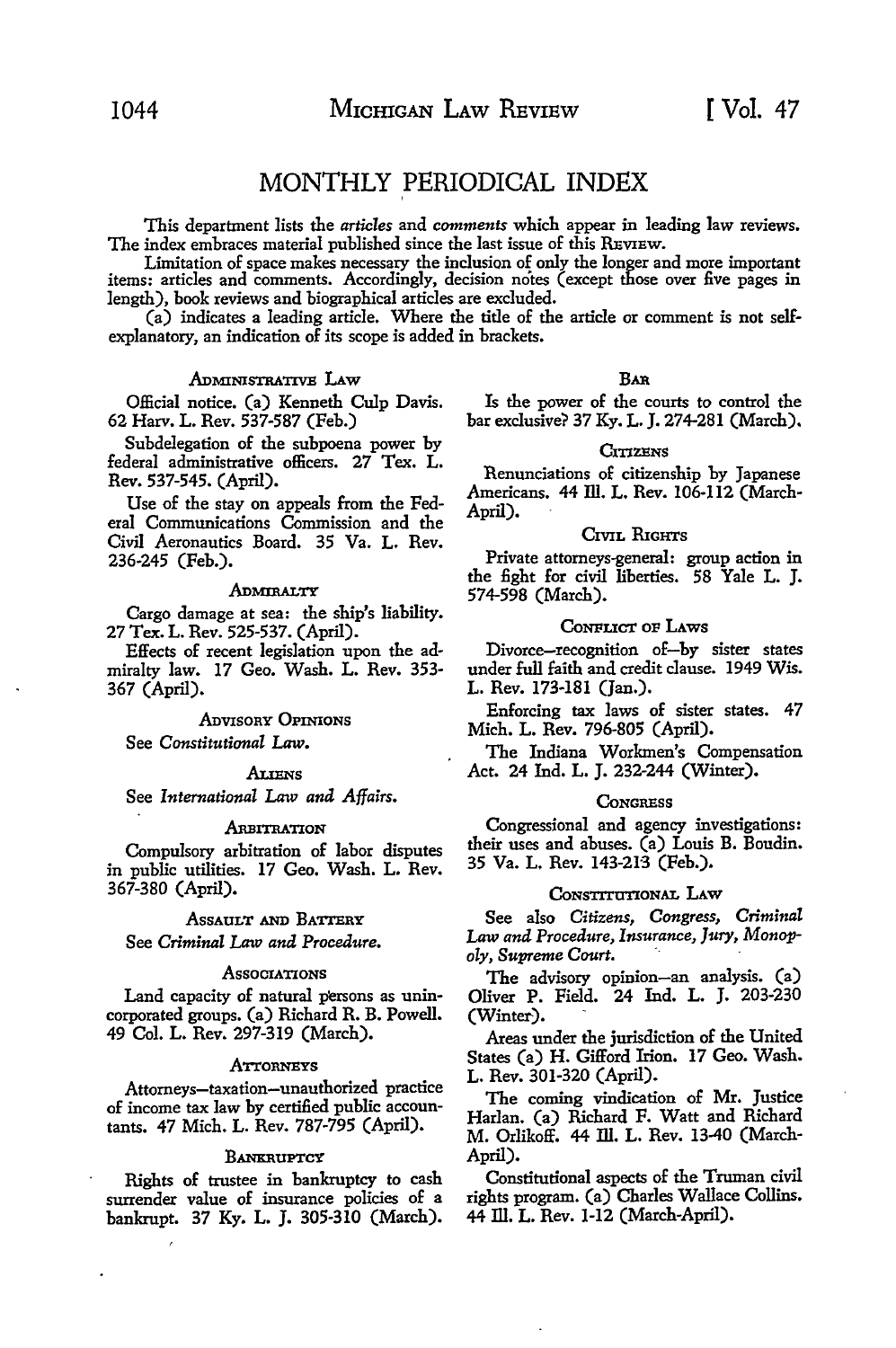Due process-right to counsel-habeas corpus. 22 So. Cal. L. Rev. 257-270 (April).

Equal protection of the laws-California anti-miscegenation laws declared unconstitu· tional. 37 Calif. L. Rev. 122-129 (March).

The establishment of religion under the constitution. (a) William David Stout. 37 Ky. L. J. 220-239 (March).

Impact of the first amendment on federal legislation affecting "subversive" movements. 49 Col. L. Rev. 363-376 (March).

Jefferson's "wall of separation": what and where? [Discussion of separation between church and state.] (a) Edward F. Waite. 33 Minn. L. Rev. 494-516 (April).

Limitations on Congressional investigation. (a) George Meader, 47 Mich. L. Rev. 775-786 (April).

Perils of the test case: an episode in the history of the Wisconsin Supreme Court. (a) Betty Brown and Willard Hurst. 1949 Wis. L. Rev. 26-60 (Jan.).

United States Supreme Court's rules of self-limitation as applied to the fundamental rights of the first amendment. 33 Minn. L. Rev. 390-398 (March).

## **CONTRACTS**

See also *Trade Regulations.* 

Commercial security and uniformity through express stipulations in contracts as to governing law. 62 Harv. L. Rev, 647-659 (Feb.).

## **COPYRIGHTS**

Monopoly - copyright combination in ASCAP-violation of Sherman Act. 33 Minn. L. Rev. 517-524 (April).

#### **CORPORATIONS**

See also *Taxation.* 

Derivative actions arising from payment of penalty taxes under section 102. 49 Col. L. Rev. 394-403 (March).

Elimination of dividend arrearages on cumulative preferred stock by amendment of the articles of incorporation. 37 Calif. L. Rev. 129-134 (March).

Preemptive right to subscribe to stock issues-necessity of action by the shareholder. 47 Mich. L. Rev. 805-811 (April).

Propriety of award of stockholder's counsel fees under section 16b of Securities Exchange Act. 24 Ind. L. J. 255-262 (Winter).

## **COVENANTS**

Restrictions on the use of land: covenants running with the land at law. (a) Howard R. Williams. 27 Tex. L. Rev. 419-453 (April).

## CRIMINAL LAw AND PnocEDURE

The act, the offense and double jeopardy. (a). Otto Kirchheimer. 58 Yale L. J. 513-544 (March).

Amendment of verdict in criminal cases after the jury has been discharged. 58 Yale L. J. 645-649 (March).

Arson in California. (a) Earl C. Bolton. 22 So. Cal. L. Rev. 221-239 (April).

Illegal arrest as sufficient provocation to mitigate a homicide. 37 Ky. L. J. 316-321 (March).

Imperfect self-defense. 37 Ky. L. J. 334- 337 (March).

Manslaughter: adultery as provocation. 37 Ky. L. J. 288-293 (March).

Provocation-assault and battery as sufficient provocation to reduce an intentional homicide to manslaughter. 37 Ky. L. J. 311- 315 (March).

#### DIVORCE

See also *Conflict of Laws*.

Reform-the law of divorce. 17 Geo. Wash. L. Rev. 380-390 (April).

## EMINENT DOMAIN

The public use limitation on eminent domain: an advance requiem. 58 Yale L. J. 599-614 (March).

## EsTATE PLANNING

A suggested course in estate planning. (a) John Ritchie, III. 35 Va. L. Rev. 135-142 (Feb.).

#### **EVIDENCE**

Follow your nose. [Investigation and use of facts by a lawyer.] (a) C. A. Peairs, Jr. and Baron H. Crowell. 29 Bost. Univ. L. Rev. 157-227 (April).

Problems relating to admissibility of evidence challenged as indirect result of illegal search. 24 Ind. L. J. 245-254 (Winter).

#### FEDERAL COURTS

See also *Injunctions.* 

The jurisdictional question in federal habeas corpus cases. 29 Bost. Univ. L. Rev. 238- 245 (April).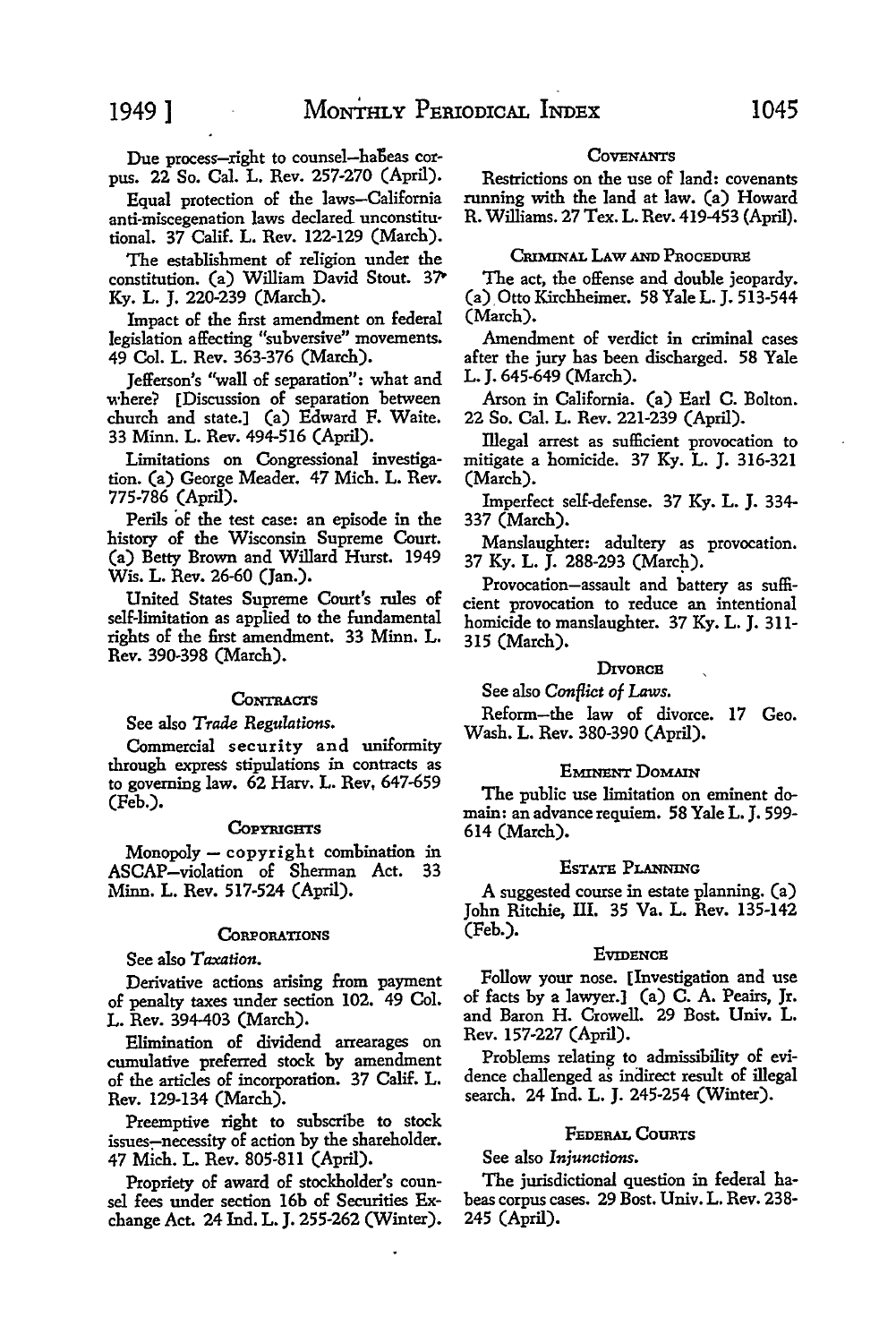## FINANCING

Inventory and accounts receivable financing. (a) Allison Dunham. 62 Harv. L. Rev. 588-615 (Feb.).

#### FUTURE INTERESTS

Accumulations in Illinois. (a) Daniel M. Schuyler. 44 Ill. L. Rev. 49-63 (March-April).

Long-term options and the rule against perpetuities. Part I. (a) William Berg, Jr. 37 Calif. L. Rev. 1-37 (March).

An overlooked exception to the slatutory rule against accumulations. 44 Ill. L. Rev. 65-74 (March-April).

#### HOUSING

State spending for veterans' housing. (a) Harold Robinson and John I. Robinson. 1949 Wis. L. Rev. 10-25 (Jan.).

Veterans' housing amendment-legislative statement of intent. 1949 **Wis. L.** Rev. 148- 153 (Jan.),

## INJUNCTIONS

Injunctive protection of political rights in the federal courts. 62 Harv. L. Rev. 659- 669 (Feb.).

## **INSURANCE**

See also *Bankruptcy; Taxation.* 

Insurance proceeds under abandoned property laws. 58 Yale L. J. 628-638 (March).

#### International Law and Affairs

The law gone awry: Bernstein v. Van Heyghen Freres. [Judicial recognition of Nazi acts of state.] (a) Victor House. 37 Calif. L. Rev. 38-62 (March).

Seizure of disputed enemy claims by the alien property custodian. 49 Col. L. Rev. 403-408 (March).

The status of the Republic of Indonesia in international law. (a) Ali Sastroamidjojo and Robert Delson. 49 Col. L. Rev. 344-361 (March).

## **JURISDICTION**

## See also *Constitutional* Law.

Forum non conveniens revitalized by the new Judicial Code. 44 ill. L. Rev. 75-87 (March-April).

## Jurisprudence

The case of the Speluncean explorers. (a) Lon L. Fuller. 62 Harv. L. Rev. 616-645 (Feb.).

Concerning the nature of positive law. (a) Jerome Hall. 58 Yale L. J. 544-566 (March).

Cumulative reasons and legal method. (a) Bryant Smith. 27 Tex. L. Rev. 454-468 (March).

Jurimetrics-the next step forward. (a) Lee Loevinger. 33 Minn. L. Rev. 455-493 (April).

## JURY

Peremptory challenging of Negro veniremen as discrimination against Negro criminal defendant. 24 Ind. L. J. 262-272 (Winter).

Selection of jurors by voir dire examination and challenge. 58 YaleL. J. 638-645 (March).

## JUVENILE DELINQUENCY

Philosophy and objectives of the Youth Service Act of Wisconsin. (a) Frank Ross. 1949 Wis. L. Rev. 127-147 (Jan.).

## LABOR LAW

See also *Arbitration.* 

Good faith defenses under the portal-toportal act of 1947. 17 Geo. Wash. L. Rev. 322-340 (April).

Individual employee grievances under the Wagner and Taft-Hartley Acts. 1949 Wis. L. Rev. 153-172 (Jan.).

N.L.R.B. as protector of employees from discharge for making suggestions to management. 24 Ind. L. J. 273-279 (Winter).

Right of employees in company town to hold union meetings in company-owned hall. 37 Calif. L. Rev. 144-151 (March).

Section 304 of the Labor Management Relations Act of 1947 after the decision in United States v. C.I.O. 1949 Wis. L. Rev. 184-193 (Jan.).

Taft-Hartley law to date. (a) R. W. Fleming. 1949 Wis. L. Rev. 61-98 (Jan.).

Union responsibility for acts of officers and members under the L.M.R.A. 49 Col. L. Rev. 384-394 (March).

#### LEGAL EDUCATION

An extension of legal education-a program designed to satisfy important needs and foster experiments in integration with the social sciences. (a) Reynolds C. Seitz. 37 Ky. L. J. 262-272 (March).

## LEGAL ETHICS

A note on judicial ethics in California. (a) Philbrick McCoy. 22 So. Cal. L. Rev. 240- 258 (April).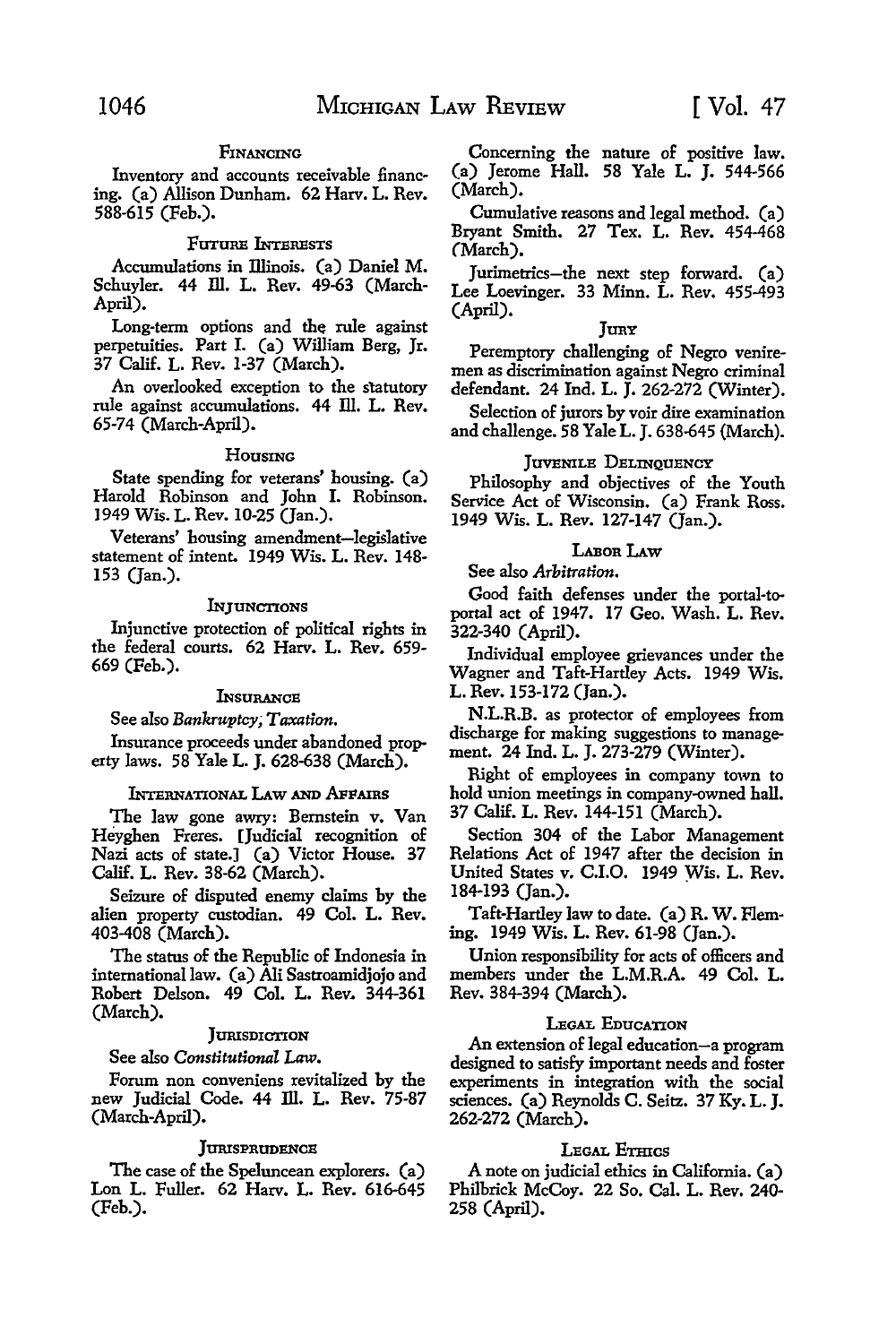## **LEGISLATION**

See *Housing.* 

## LIBEL AND SLANDER

Application of single publication rule to publisher of books. 24 Ind. L. J. 279-285 (Winter).

Basis of liability in radio defamation. 29 Bost. Univ. L. Rev. 245-250 (April).

History of defamation. (a) R. C. Donnelly. 1949 Wis. L. Rev. 99-126 (Jan.).

## **MARRIAGE**

See also *Criminal Law and Procedure.* 

"Child marriages" in Kentucky. 37 Ky. L. J. 282-287 (March).

## **MONOPOLY**

New light on Fletcher v. Peck and Gibbons v. Ogden. (a) Wallace Mendelson. 58 Yale L. J. 567-573 (March).

## **NEGLIGENCE**

Building contractor's liability: An extension of MacPherson v. Buick. 24 Ind. L. J. 286-291 (Winter).

The res ipsa loquitur doctrine in Kentucky. 37 Ky. L. J. 327-333 (March).

The theory and operation of comparative negligence. 22 So. Cal. L. Rev. 276-290 (April).

## OFFICIAL NOTICE

See *Administrative Law.* 

## OIL AND GAS

Some difficulties in the application of the exceptions to the spacing rule in Texas. (a) Elton M. Hyder, Jr. 27 Tex. L. Rev. 480- 512 (April).

## NEGOTIABLE INSTRUMENTS

Automatic discharge of negotiable instruments in the proposed Commercial Code. 44 lli. L. Rev. 88-99 (March-April).

Rapid transmission of negotiable documents of title for high speed shipments under the proposed commercial code. 44 Ill. L. Rev. 100-106 (March-April).

## PARTNERSHIP

See *Taxation.* 

## PATENTS

The impact of recent Supreme Court cases on the question of patentable invention. (a) William H. Davis. 44 Ill. L. Rev. 41-48 (March-April).

## POWERS OF APPOINTMENT

General powers of appointment-ineffective appointments-devolution of appointive estates. 22 So. Cal. L. Rev. 270-276 (April).

#### PROCESS

Service of process in civil actions in California. 37 Calif. L. Rev. 80-102 (March).

#### **PROPERTY**

Curtesy at common law: historical development. (a) George L. Haskins. 29 Bost. Univ. L. Rev. 228-236 (April).

Illegal conditions and limitations: effect of illegality. (a) Olin L. Browder, Jr. 47 Mich. L. Rev. 759-774 (April).

#### PROPERTY RIGHTS

See *Television.* 

## PuBLIC UTILITIES

See also *Arbitration.* 

Motorbus competition in Texas-a unique position. 27 Tex. L. Rev. 515-524 (April).

## **RESCISSION**

SALES

Sales-rescission-rescinding buyer's right to damages for breach of warranty. 33 Minn. L. Rev. 406-420 (March).

#### SEARCHES AND SEIZURES

See *Evidence.* 

See *Sales.* 

SUPREME CouRT oF UNITED STATES

Administrative determinations and personal rights in the present Supreme Court. (a) Ralph F. Fuchs. 24 Ind. L. J. 163-194 (Winter).

## TAXATION

See also *Attorneys, Conflict of Laws, Corporations.* 

Corporation or partnership: federal income tax aspects of determining whether to do business as a corporation or a partnership. (a) George E. Ray and Oliver W. Hammonds. 27 Tex. L. Rev. 469-480 (April).

Current federal tax problems: estate taxtransmutations of joint tenancy and community property to tenancies in common held to be "transfers in contemplation of death." 22 So. Cal. L. Rev. 324-336 (April).

Estate taxation-severance of joint tenancy or community property in contemplation of death-is the severed interest includable in